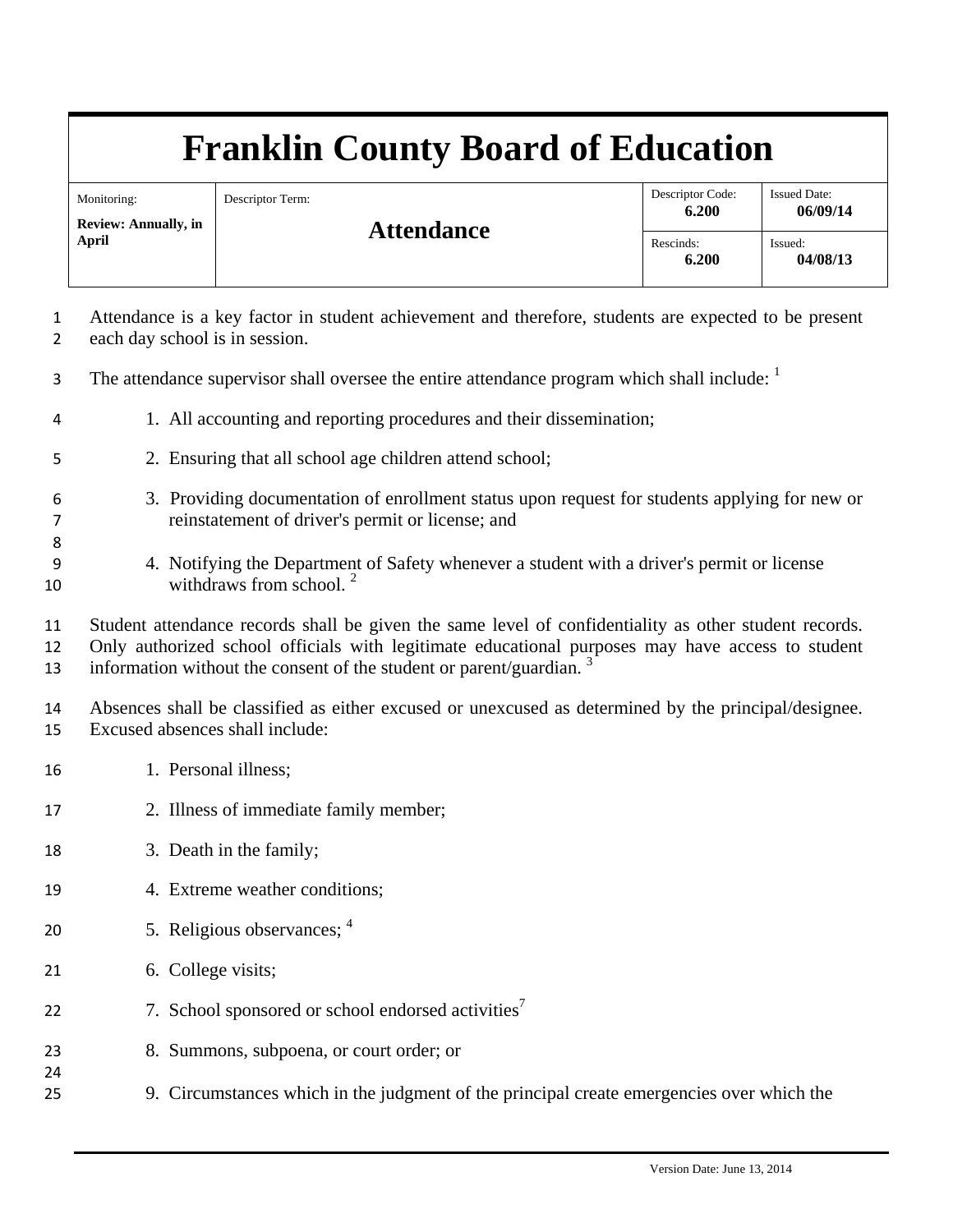| 1<br>2   | student has no control.                                                                                                                                                                 |  |
|----------|-----------------------------------------------------------------------------------------------------------------------------------------------------------------------------------------|--|
| 3        | Parents/guardians have the right to appeal at the school level any, and all, absences which are deemed                                                                                  |  |
| 4        | to be coded inappropriately.                                                                                                                                                            |  |
| 5        | The principal shall be responsible for ensuring that: <sup>5</sup>                                                                                                                      |  |
| 6<br>7   | 1. Attendance is checked and reported daily for each class;                                                                                                                             |  |
| 8<br>9   | 2. Daily absentee sheets contain sign in/sign out sheets and indicate students present or absent<br>for the majority of the day;                                                        |  |
| 10       | 3. All student absences are verified;                                                                                                                                                   |  |
| 11       | 4. Written excuses are submitted for absences and tardiness;                                                                                                                            |  |
| 12       | 5. If necessary, verification is required from an official or other source to justify absences; and                                                                                     |  |
| 13       | 5. System-wide procedures for accounting and reporting are followed.                                                                                                                    |  |
| 14<br>15 | The Board shall determine annually and include in the school calendar a plan for using three (3)<br>abbreviated school days and the procedures for making up missed instructional days. |  |

#### **TRUANCY**

 Truancy is defined as an absence for an entire school day, a major portion of the school day or the major portion of any class, study hall or activity during the school day for which the student is scheduled.

 Students who are absent five (5) days without adequate excuse shall be reported to the director of schools/designee who will, in turn, provide written notice to the parent(s)/guardian(s) of the student's 22 absence.<sup>5</sup> In addition, the principal/designee shall initiate meaningful communications with the student and parent(s)/guardian(s) in order to determine the underlying cause(s) of the unexcused absences. The principal/designee shall then develop an attendance plan and coordinate additional services 25 designed to improve the student's attendance. Parents are expected to help in the implementation of their child's attendance plan.

 The director of schools/designee shall comply with state law regarding the reporting of truant students 28 to the proper authorities.

### **MILITARY SERVICE OF PARENT/GUARDIAN**

 School principals shall provide students with a one-day excused absence prior to the deployment of and a one-day excused absence upon the return of a parent or custodian serving active military service.

 Principals shall also allow up to ten (10) excused cumulative absences per year for students to visit a parent or guardian during a deployment cycle. The student shall provide documentation to the school